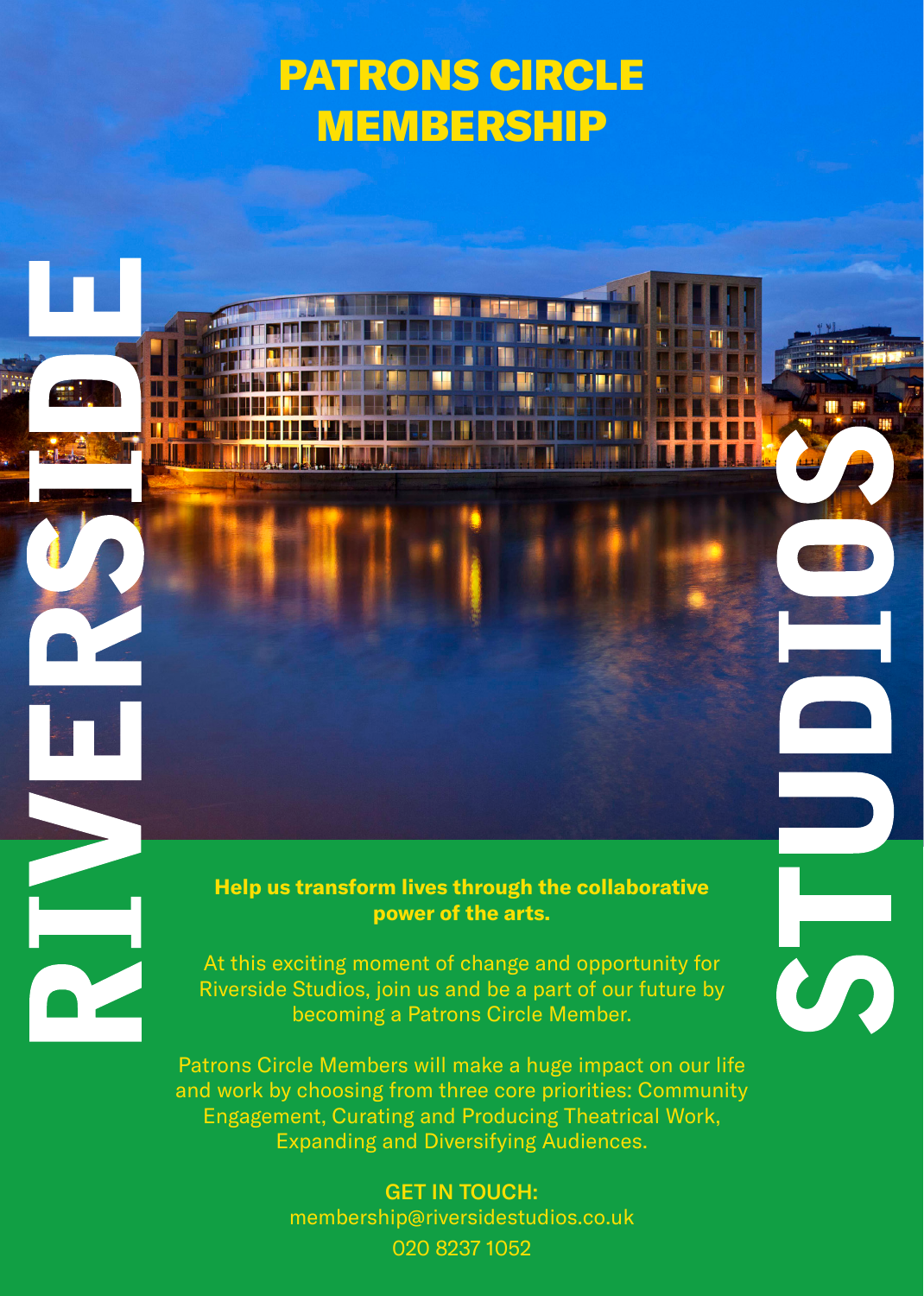# PATRONS CIRCLE OPTIONS

There are three types of Patrons Circle Memberships starting at £1,200 a year, or £100 a month. Each Circle entitles you to an exclusive range of benefits. The pricing below reflects an annual amount, but our preference is for a 5-year commitment, which would give us the opportunity to plan for the long-term with confidence.

Choose between the **Ripple**, **Current** or **Wave** Circle to make a powerful impact on our most exciting ambitions for the future.

**The Ripple Circle** *£1,200 a year (£100 a month or £300 quarterly)*

Ripple Circle benefits are as follows:

• Complimentary tickets to dress rehearsal performances to theatre shows with a guest (subject to availability).

- Invitations to complimentary Monthly Members' film screenings with a guest.
- Your name on our Thank You screens and website.
- Personalised priority booking for all Riverside Studios tickets including cinema and theatre.
- Invitations to regular exclusive events with celebrity guests.
- 15% discount on food and drink (excluding alcohol) in the bar & kitchen.
- 10% discount on hiring event spaces.
- Regular updates on how your donation is making an impact in your chosen funding area.

#### **The Current Circle** *£6,000 a year (£500 a month or £1,500 quarterly)*

Current Circle Patrons receive all the Ripple Circle benefits as well as:

• Complimentary hire of our Screen 2 cinema on an annual basis (Screen 2 holds 47 seats).

• Advance notice and guaranteed seats to all theatre shows.

• Complimentary access with no advance booking required to all films in Screen 1, our flagship cinema, for the Patron. (\*)

• Annual drinks reception.

#### **The Wave Circle** *£12,000 a year (£1,000 a month or £3,000 quarterly)*

The Wave Circle Patrons enjoy all the benefits of the Ripple and Current Circles plus:

• Complimentary hire of the River Room on an annual basis.

• Attend the Patrons Circle annual dinner with the Executive Director, Creative Director and a Riverside Studios Celebrity Ambassador, which includes wine pairings with each course.

• Complimentary access with no advance booking required to all films in Screen 1, our flagship cinema, for the Patron plus one guest. (\*)

• Join the Patrons' Circle Forum Session where the Trust's strategy and programming plans are discussed.

*\* Subject to availability*

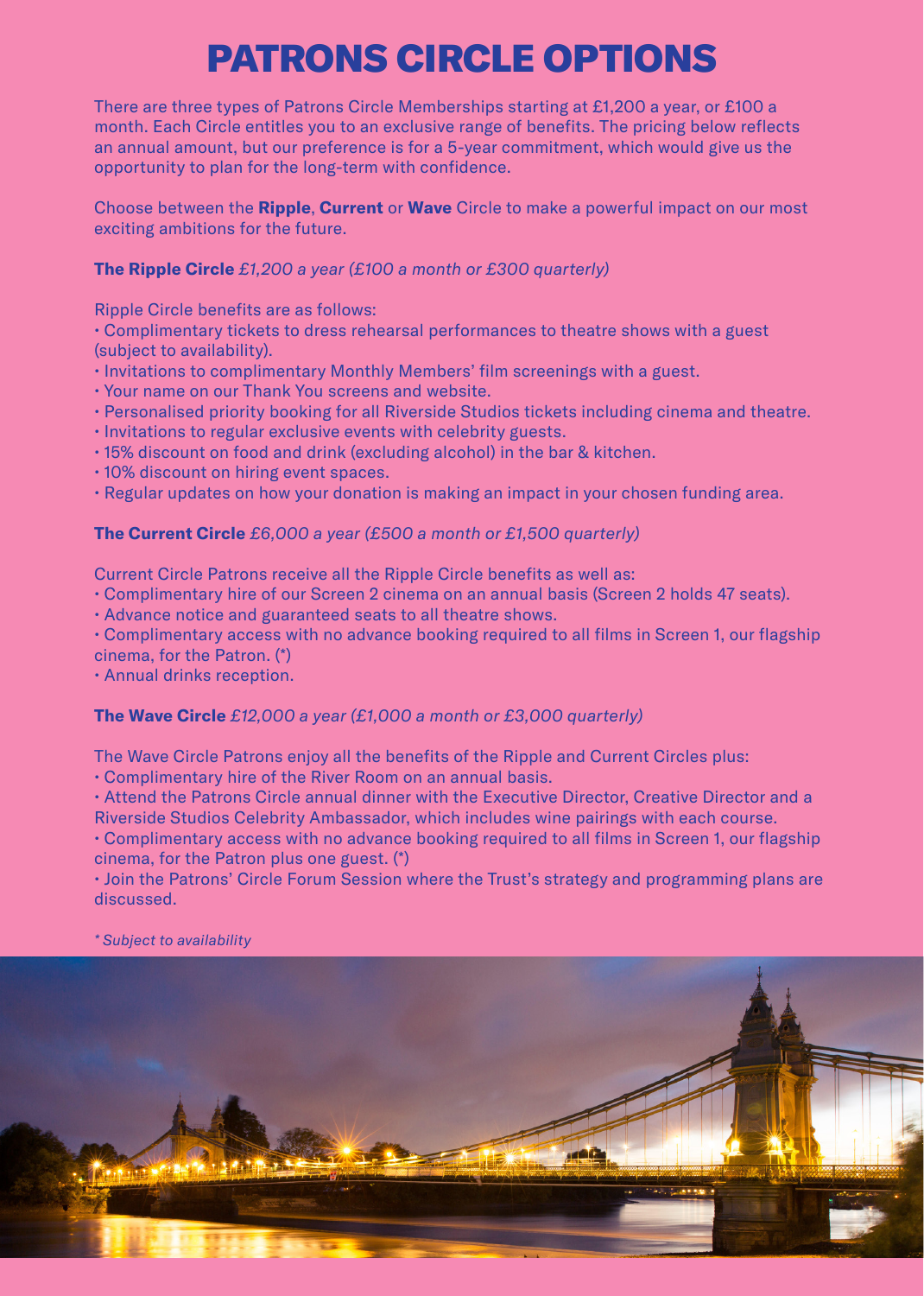# **CONTACT DETAILS**

**Please complete and return this form to:** Development and Community Manager (Riverside Studios) 101 Queen Caroline Street, London W6 9BN membership@riversidestudios.co.uk 020 8237 1052

| Title             |  |
|-------------------|--|
| <b>First Name</b> |  |
| Surname           |  |
| Address           |  |
| Postcode          |  |
| Mobile            |  |
| Email             |  |
| Date of Birth     |  |

## **Patrons Circle Membership**

I would prefer the following Patrons Circle package

- The Ripple Circle £1,200 annually *(£330 benefit, £870 donation)*
- The Current Circle £6,000 annually *(£1,526 benefit, £4,474 donation)*
- The Wave Circle £12,000 annually *(£3,212 benefit, £8,788 donation)*

*Patrons Circle membership consists of two parts: a fee that covers the taxable membership benefits package, and a discretionary donation to support the work of Riverside Studios, which qualifies for Gift Aid.*

## **Funding Priority**

I would prefer my contribution to fund one of the following core priorities:

- Community engagement
- Curating and producing theatrical work
- $\Box$  Expanding and diversifying audiences

### **Your recognition**

Please print clearly how you would like your name to appear on the our Thank You Screens in reception and on our website



Tick if you would like to remain anonymous  $\Box$